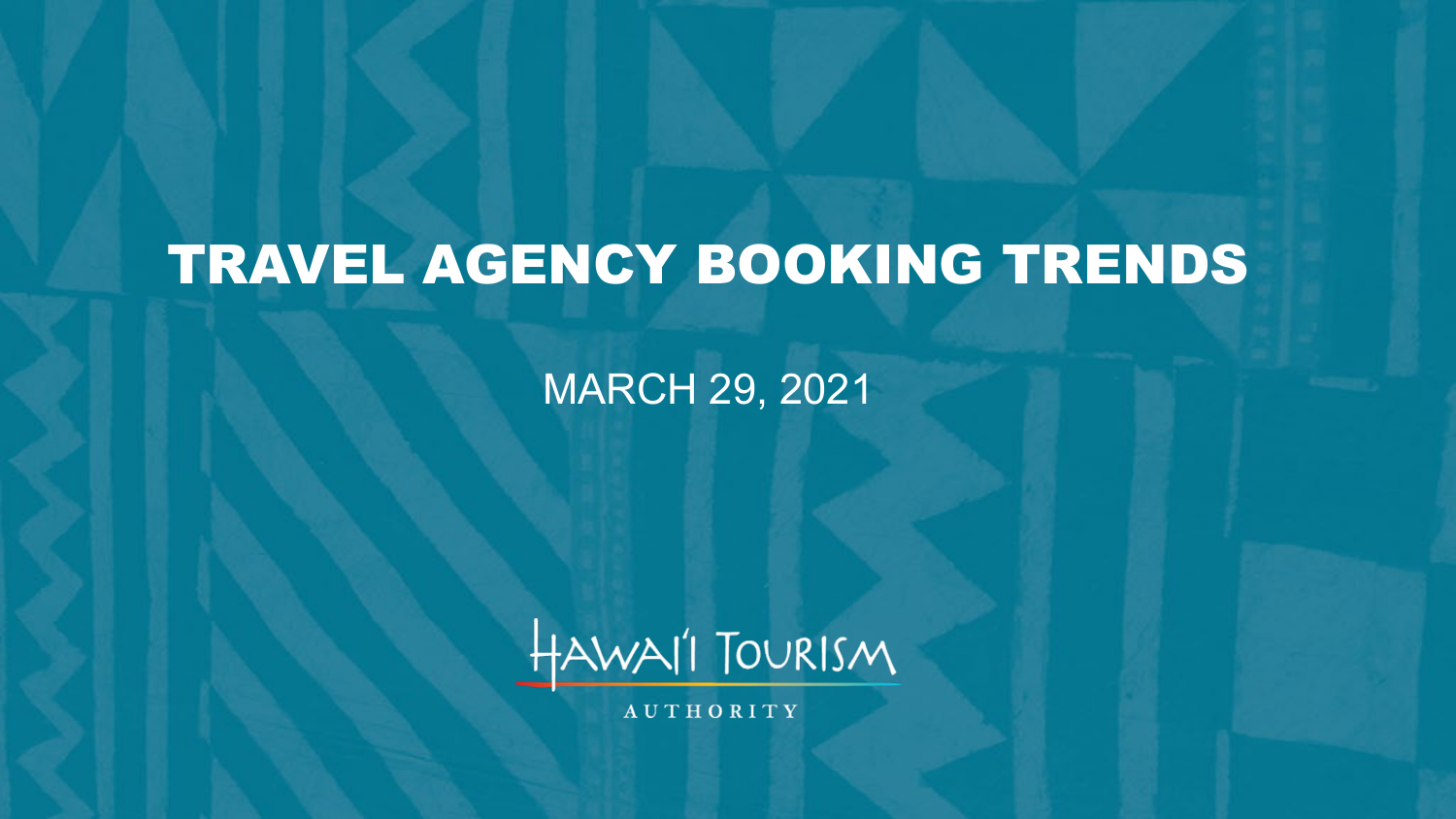# Global Agency Pro

- HTA subscribes to Global Agency Pro, an online travel distribution system consisting of Travel Agency data.
- Global Agency Pro provides access to over 90% of the world's Travel Agency airline transactions.
- The database consists of five years of historical ticketing data and one year of advance purchase data.
- The information is updated daily with a recency of two days prior to current date.

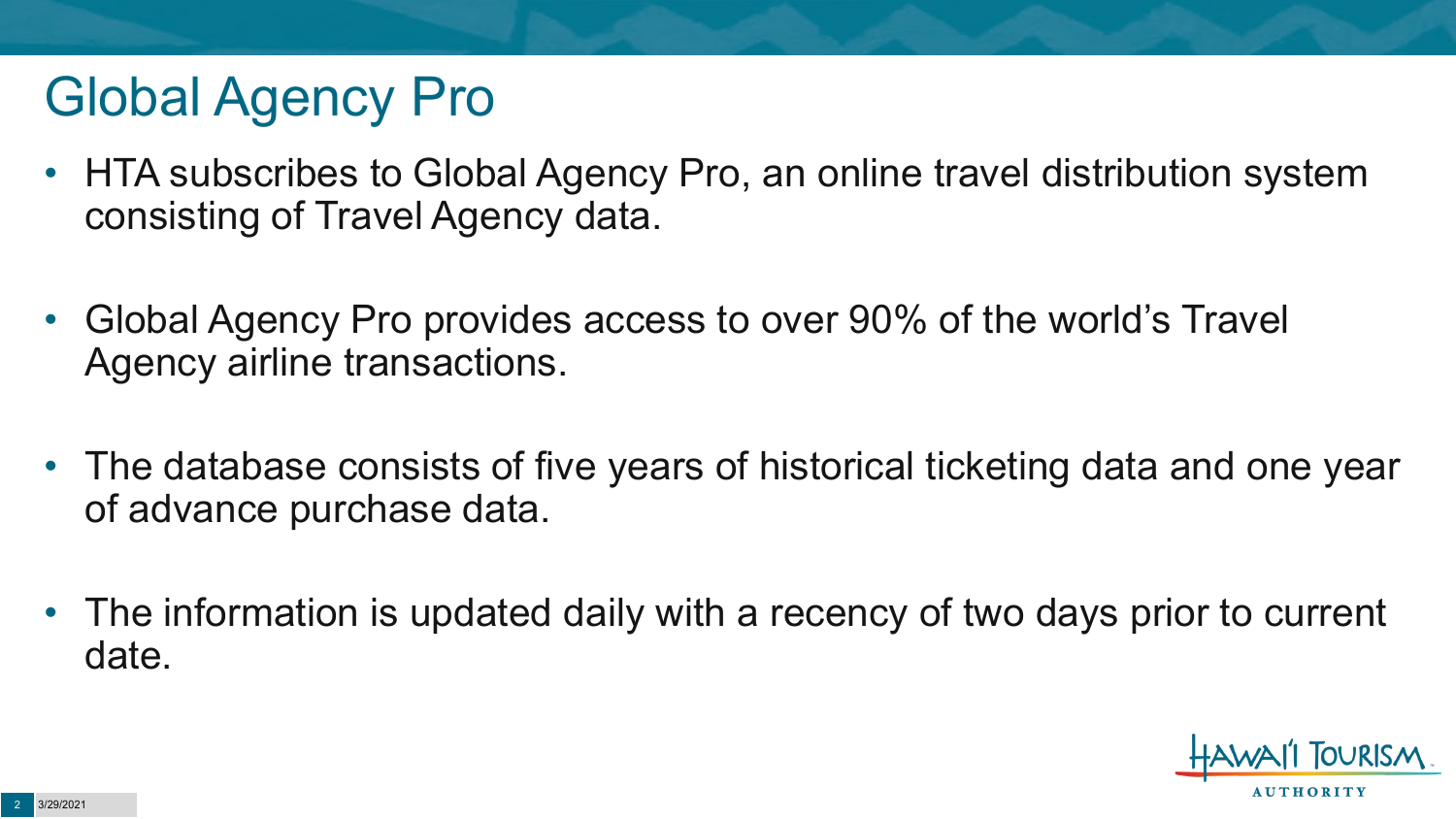# Global Agency Pro Index

### • Bookings

– Net sum of the number of visitors (i.e., excluding Hawai'i residents and inter-island travelers) from Sales transactions counted, including Exchanges and Refunds.

### • Booking Date

– The date on which the ticket was purchased by the passenger. Also known as the Sales Date.

### • Travel Date

– The date on which travel is expected to take place.

## • Point of Origin Country

– The country which contains the airport at which the ticket started.

## • Travel Agency

– Travel Agency associated with the ticket is doing business (DBA).

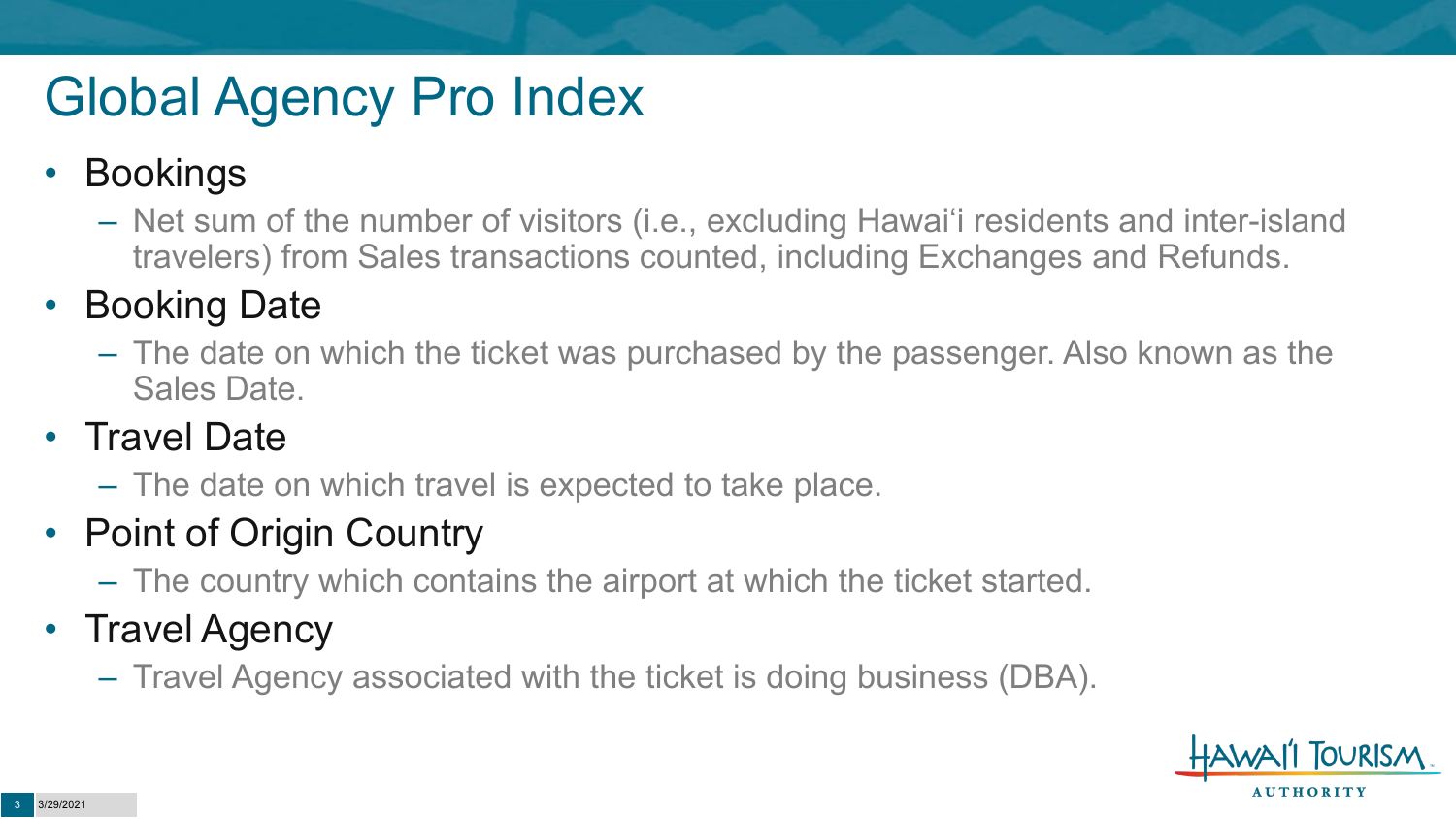US

#### Travel Agency Booking Pace for Future Arrivals, by Month

#### Travel Agency Booking Pace for Future Arrivals, by Quarter







Source: Global Agency Pro as of 03/27/21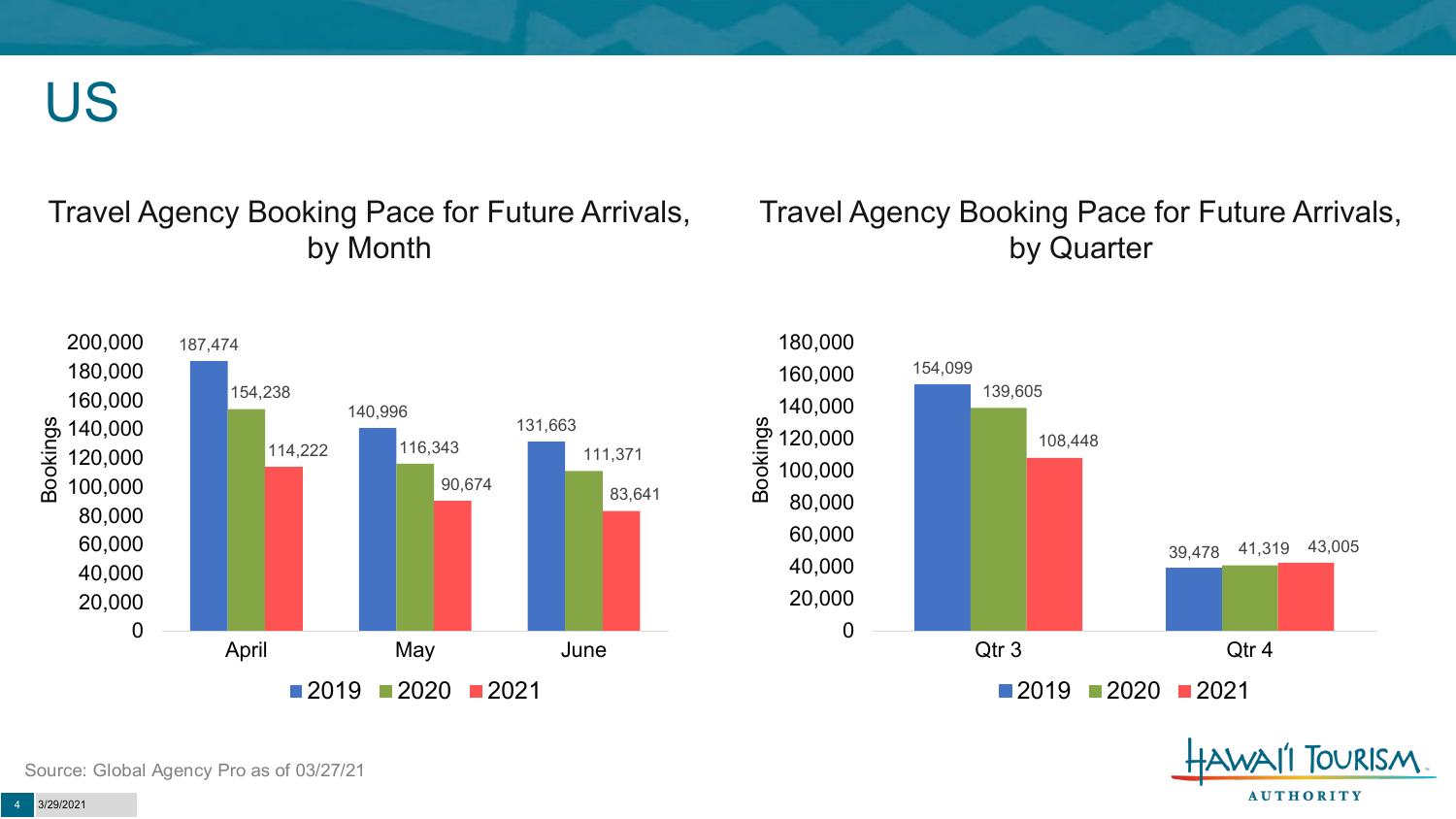

#### Travel Agency Booking Pace for Future Arrivals, by Month

#### Travel Agency Booking Pace for Future Arrivals, by Quarter





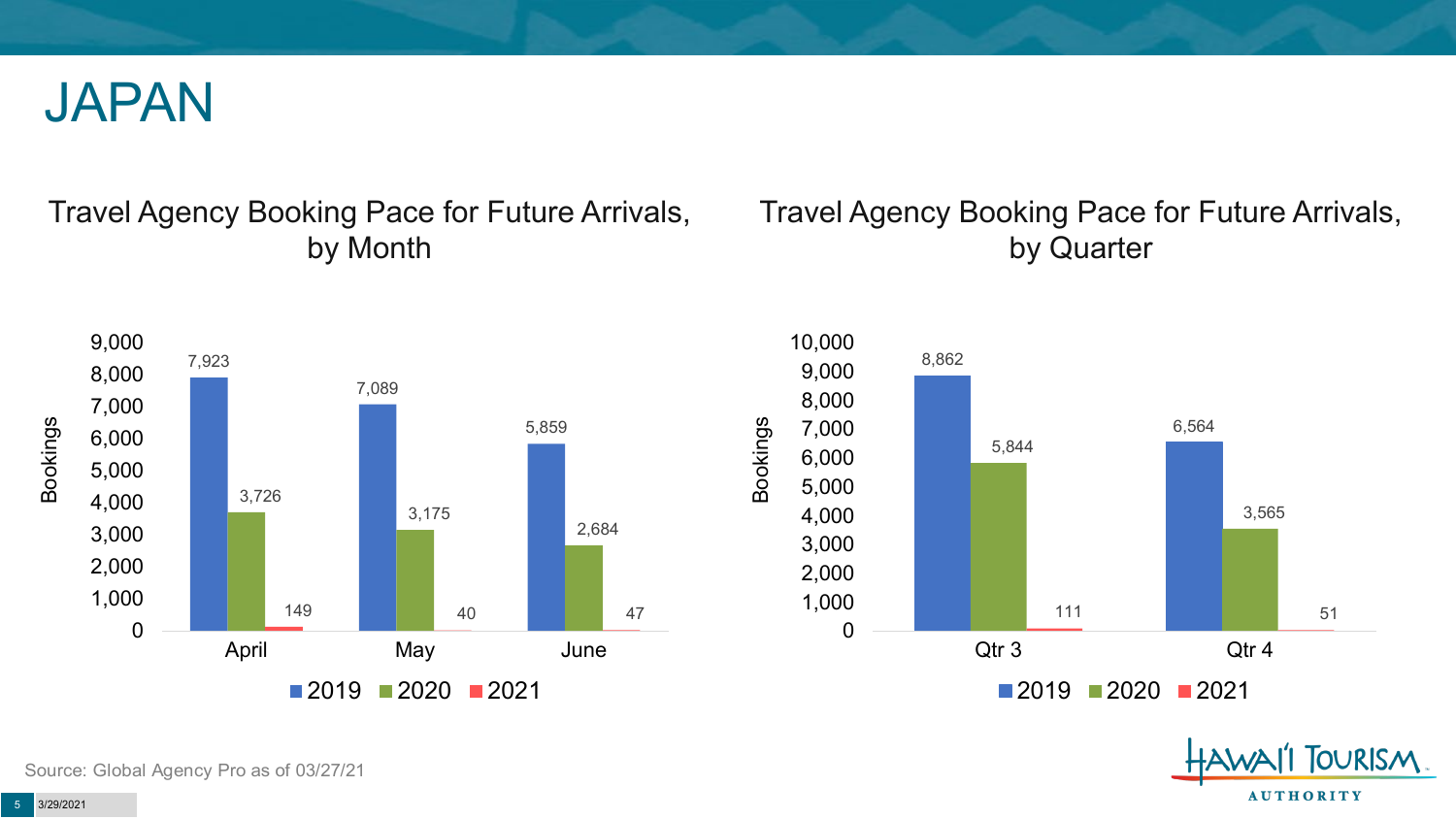## CANADA

#### Travel Agency Booking Pace for Future Arrivals, by Month

#### Travel Agency Booking Pace for Future Arrivals, by Quarter





Source: Global Agency Pro as of 03/27/21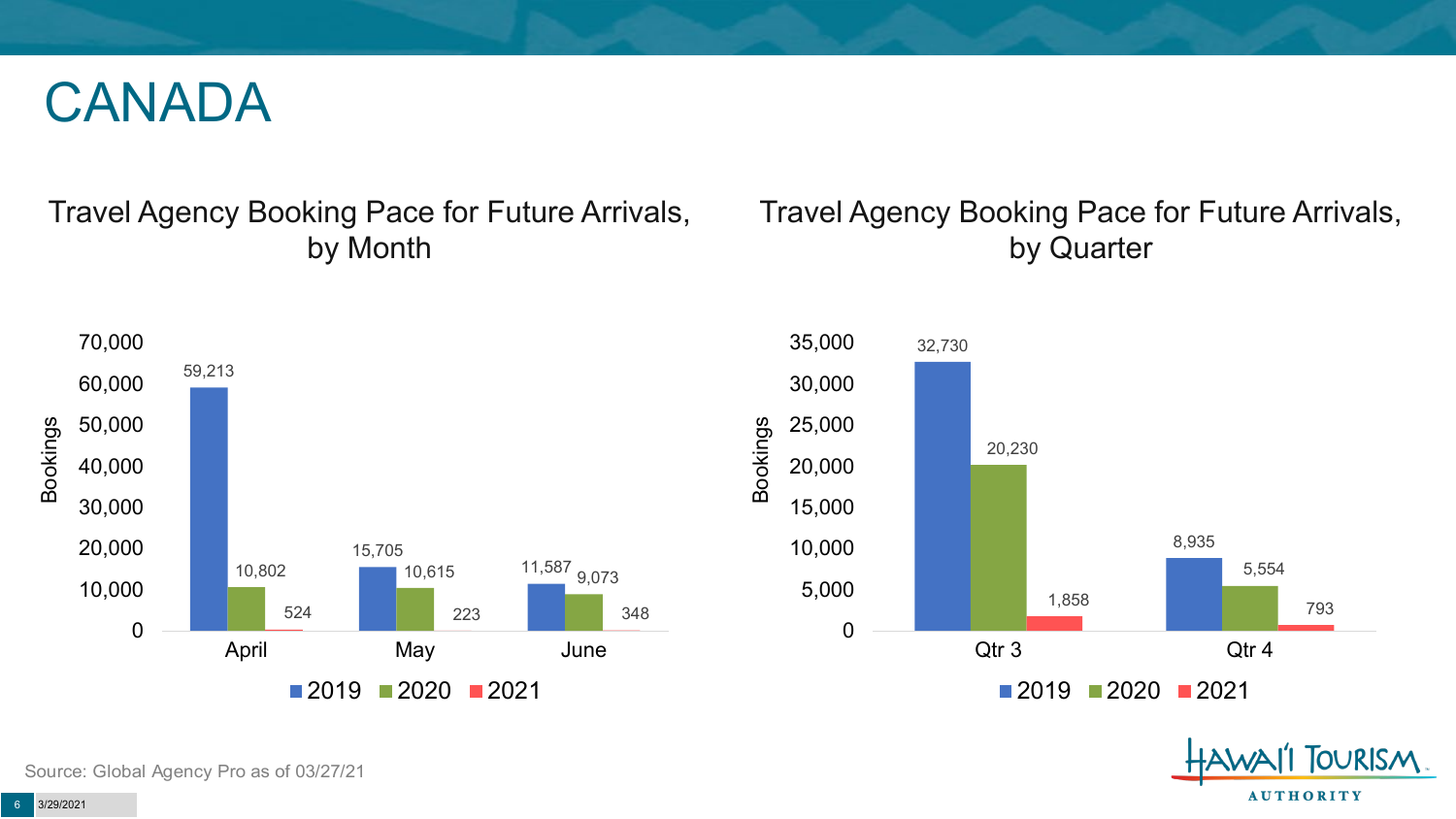## KOREA

#### Travel Agency Booking Pace for Future Arrivals, by Month

#### Travel Agency Booking Pace for Future Arrivals, by Quarter







Source: Global Agency Pro as of 03/27/21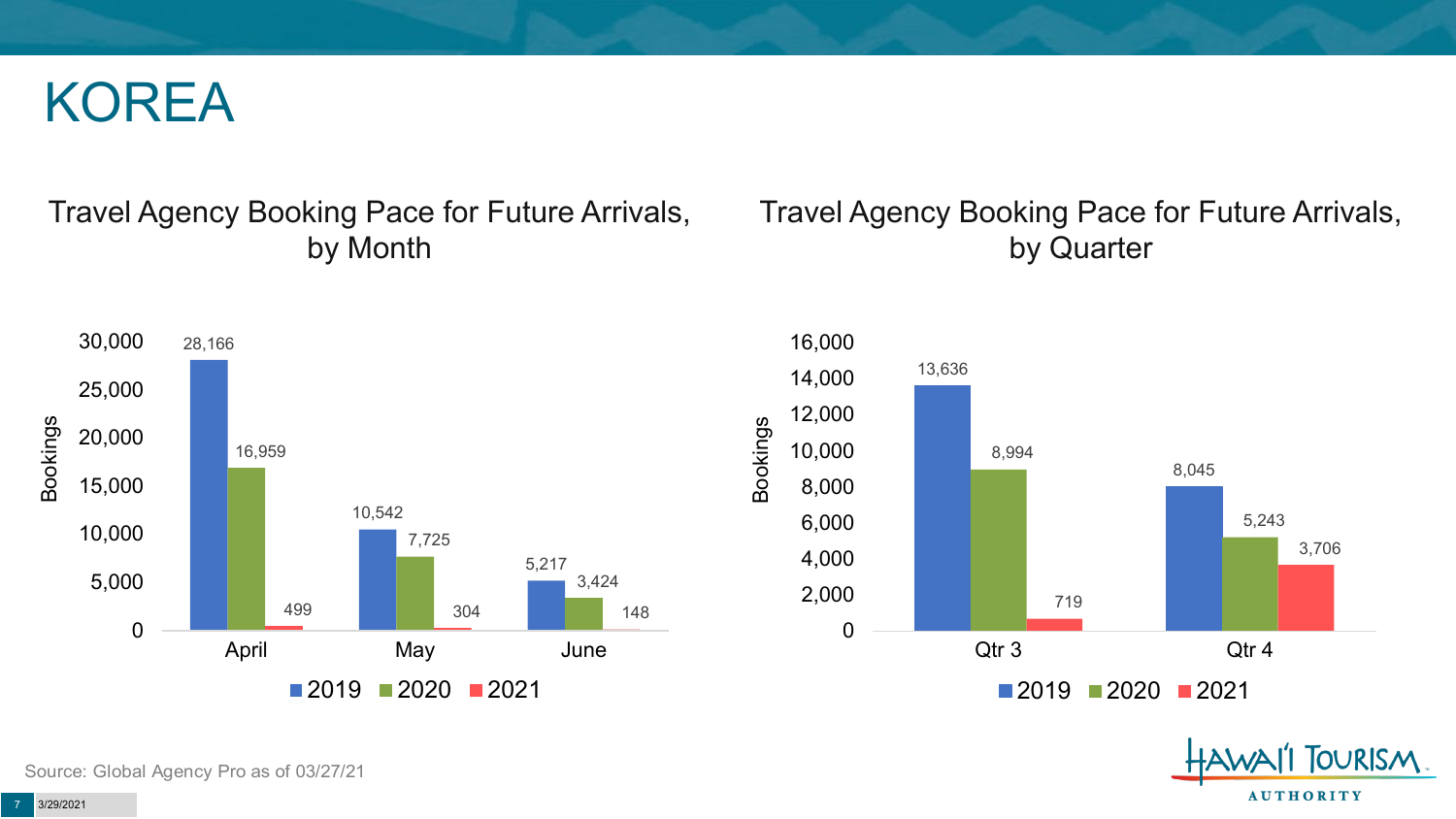# O'ahu by Month 2021





Travel Agency Booking Pace for Future Arrivals

Bookings



Korea 12,866 5,573 2,740 7,443 3,998 1,879 182 105 81 0 2,000 4,000 6,000 8,000 10,000 12,000 14,000 April May June  $2019$  2020 2021

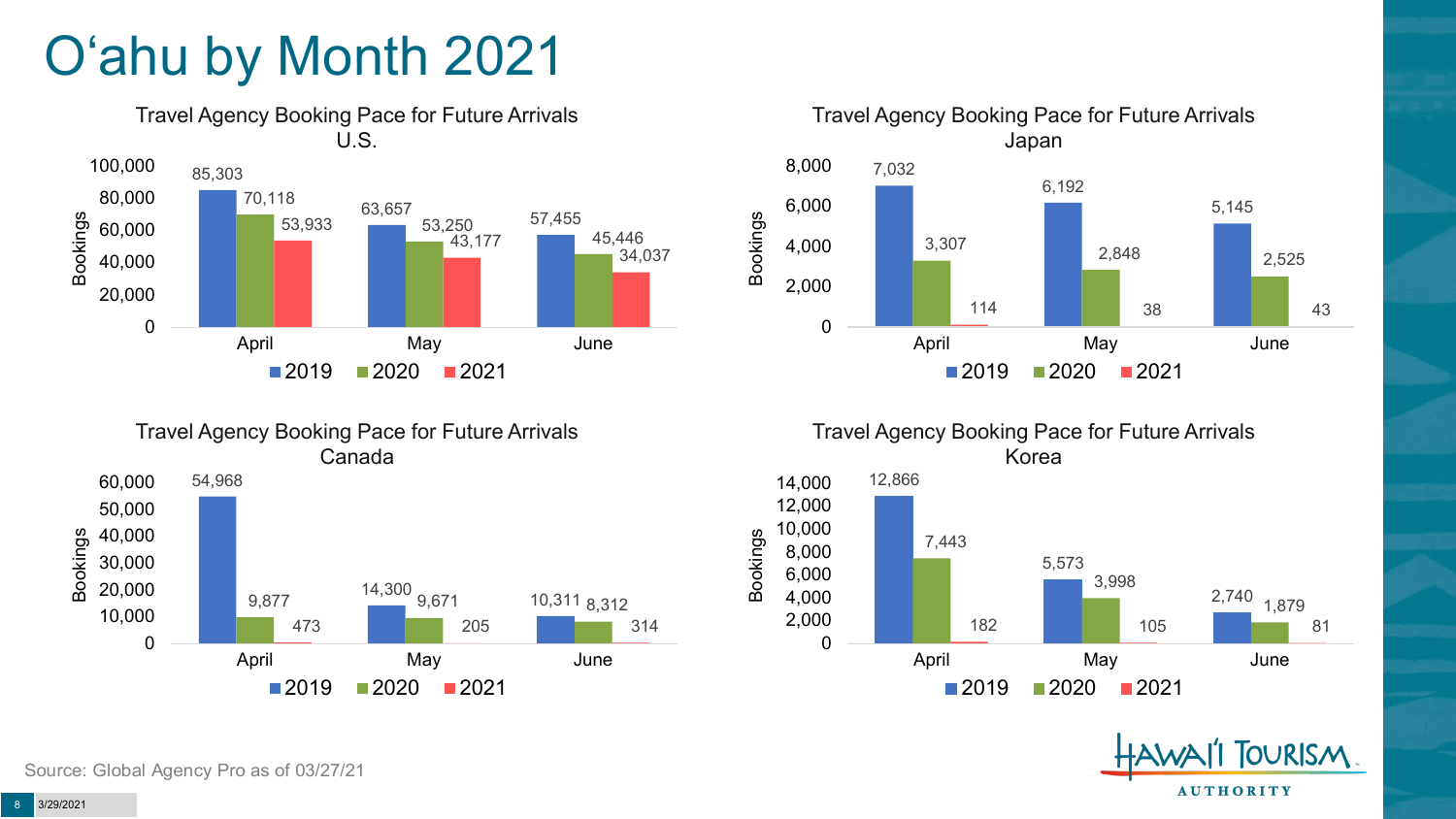# O'ahu by Quarter 2021





Canada 28,772 8,157 18,509 5,245 1,664 740 0 5,000 10,000 15,000 20,000 25,000 30,000 35,000 Qtr 3 Qtr 4 Bookings  $2019$  2020 2021

Travel Agency Booking Pace for Future Arrivals





Source: Global Agency Pro as of 03/27/21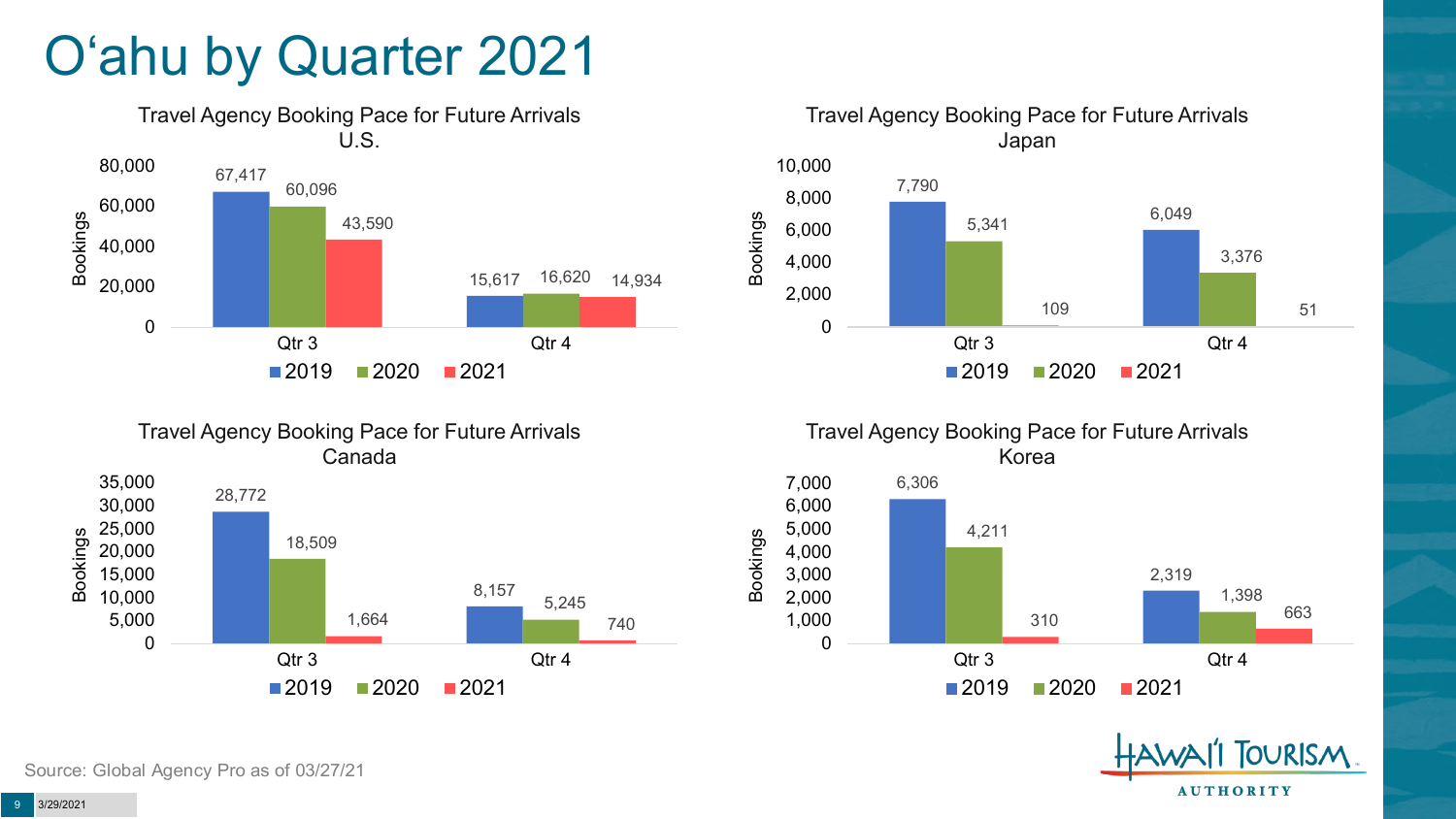# Maui by Month 2021



Travel Agency Booking Pace for Future Arrivals Canada 521 278 283 200 111 115 19 0 2 0 100 200 300 400 500 600 April May June Bookings  $2019$  2020 2021



Travel Agency Booking Pace for Future Arrivals Korea





Source: Global Agency Pro as of 03/27/21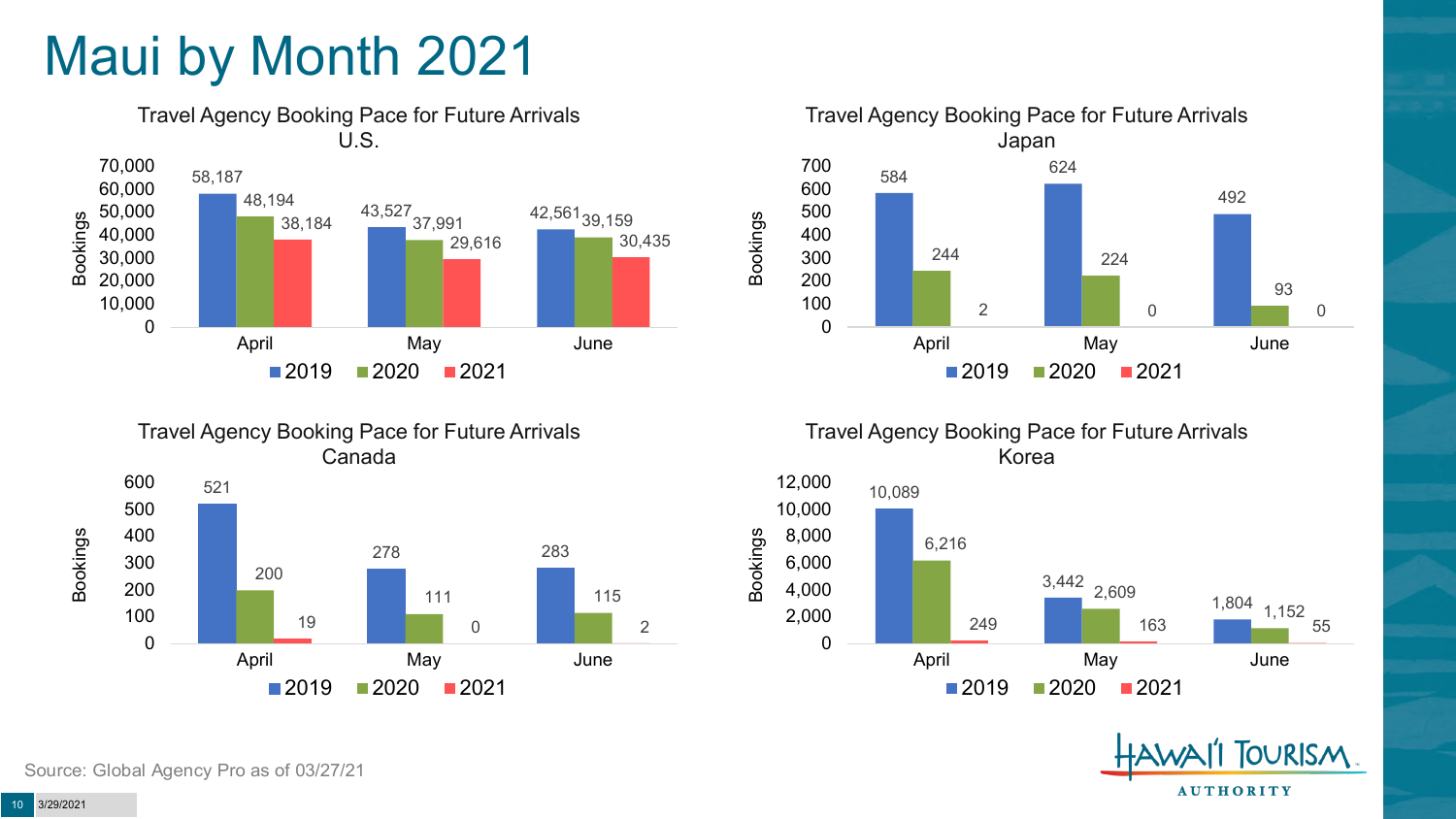## Maui by Quarter 2021







Travel Agency Booking Pace for Future Arrivals Korea





Source: Global Agency Pro as of 03/27/21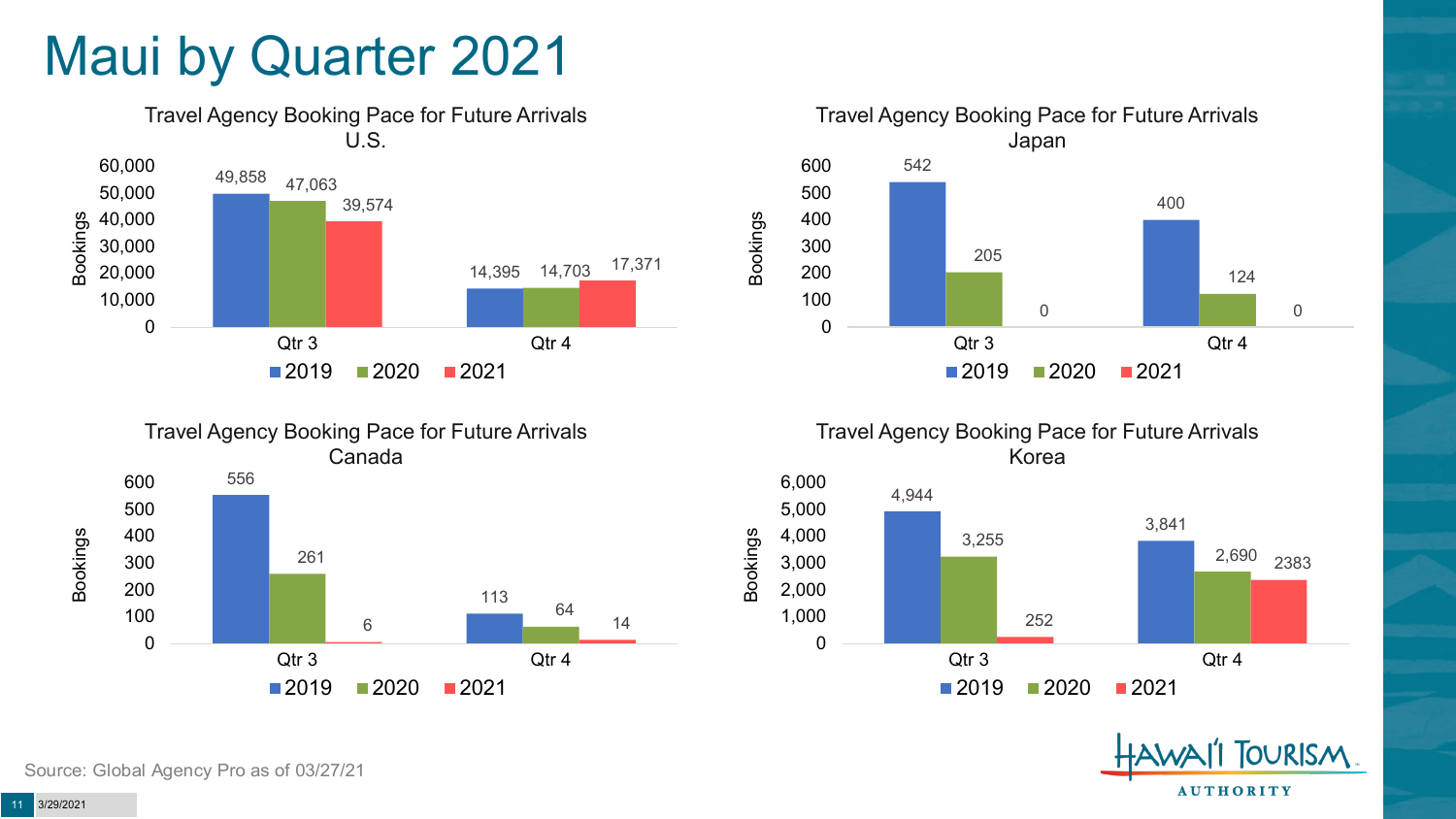# Moloka'i by Month 2021









Bookings



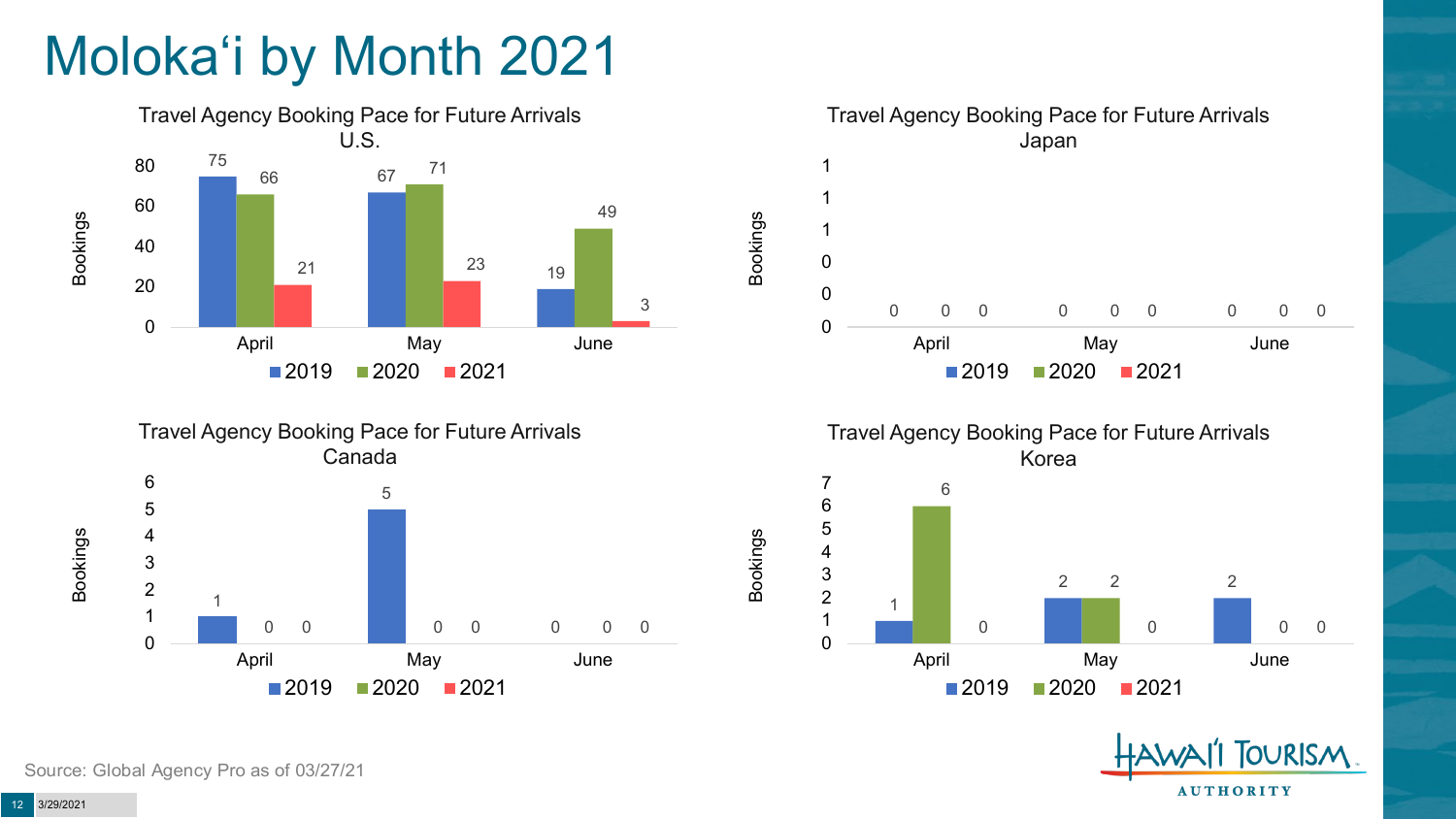# Moloka'i by Quarter 2021





Travel Agency Booking Pace for Future Arrivals Japan 0 0 0 0 0 0.2 0.4 0.6 0.8 Qtr 3 Qtr 4  $2020$   $2021$ 

Bookings

Bookings







Source: Global Agency Pro as of 03/27/21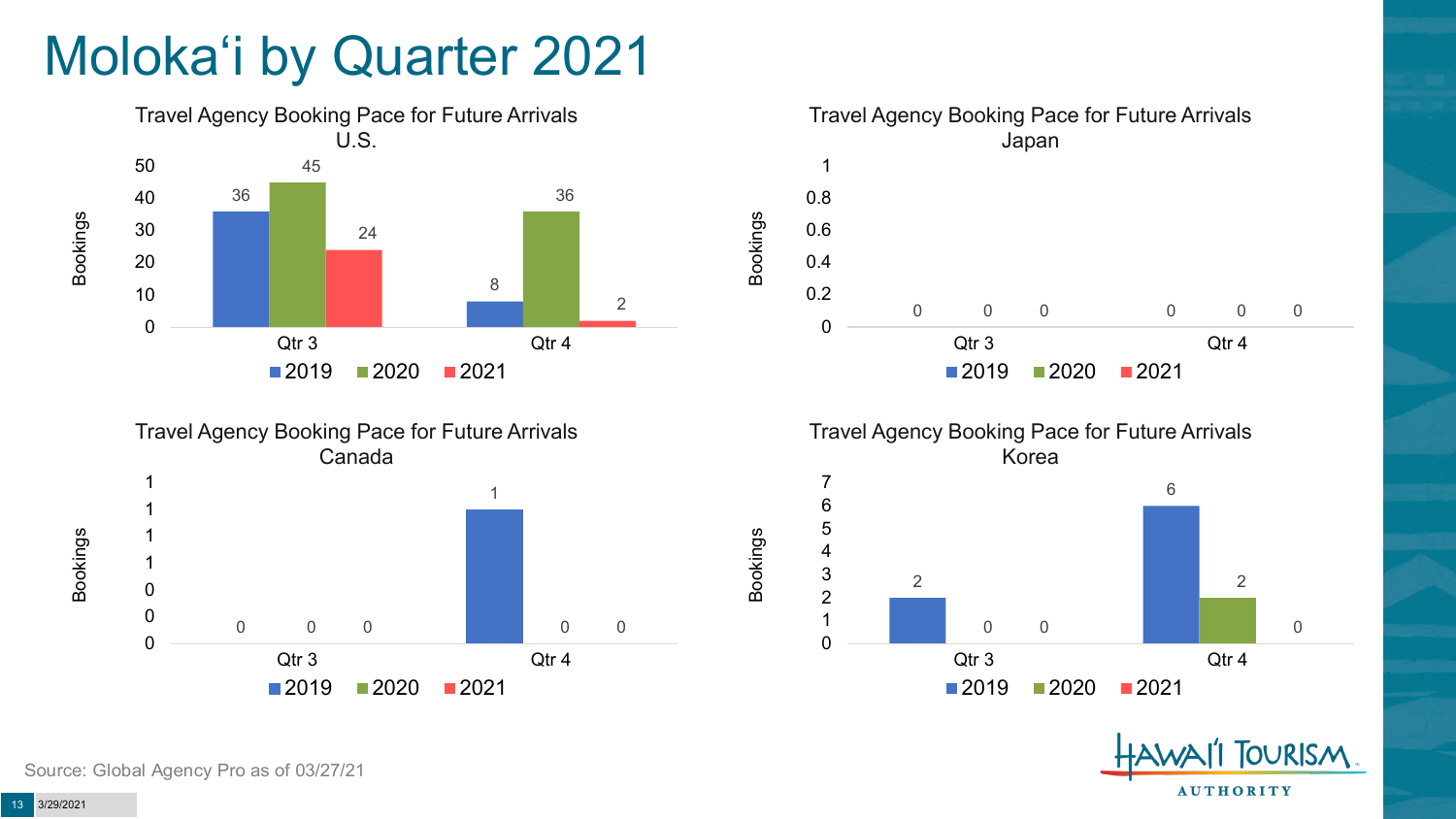# Lāna'i by Month 2021









Bookings





Source: Global Agency Pro as of 03/27/21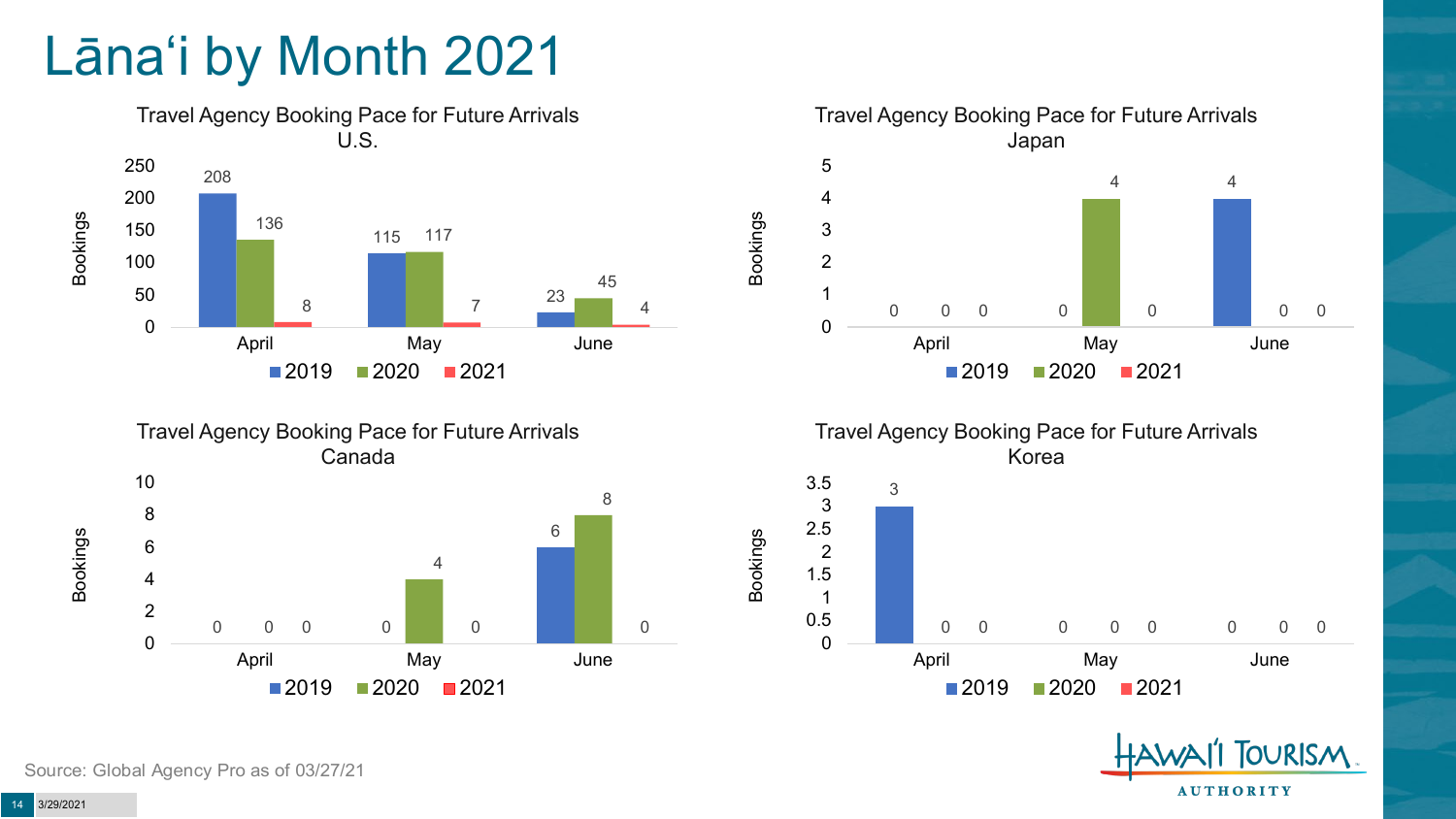## Lāna'i by Quarter 2021









Bookings



Source: Global Agency Pro as of 03/27/21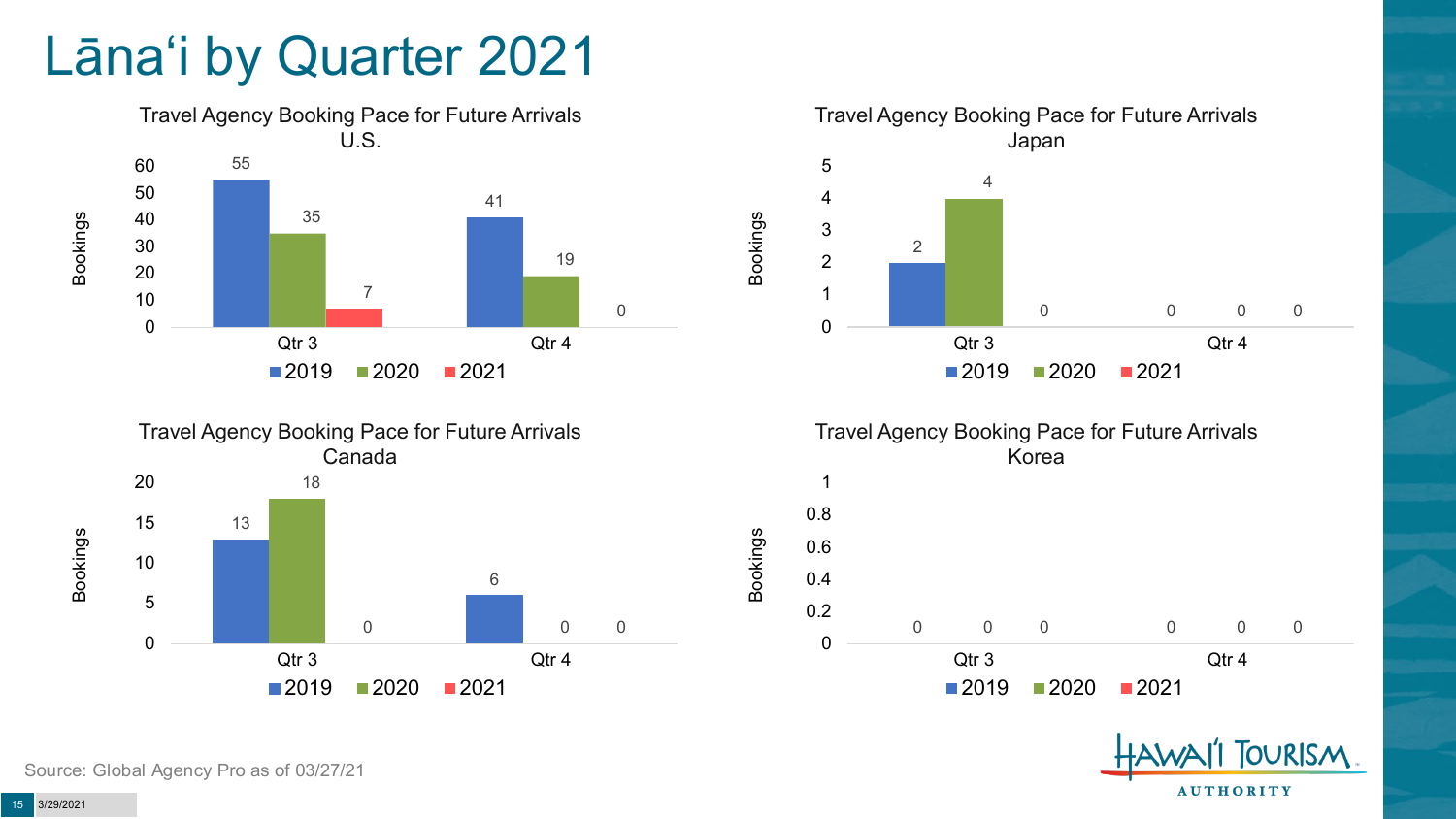# Kaua'i by Month 2021







Travel Agency Booking Pace for Future Arrivals Korea

Bookings



**OURISM AUTHORITY** 

Source: Global Agency Pro as of 03/27/21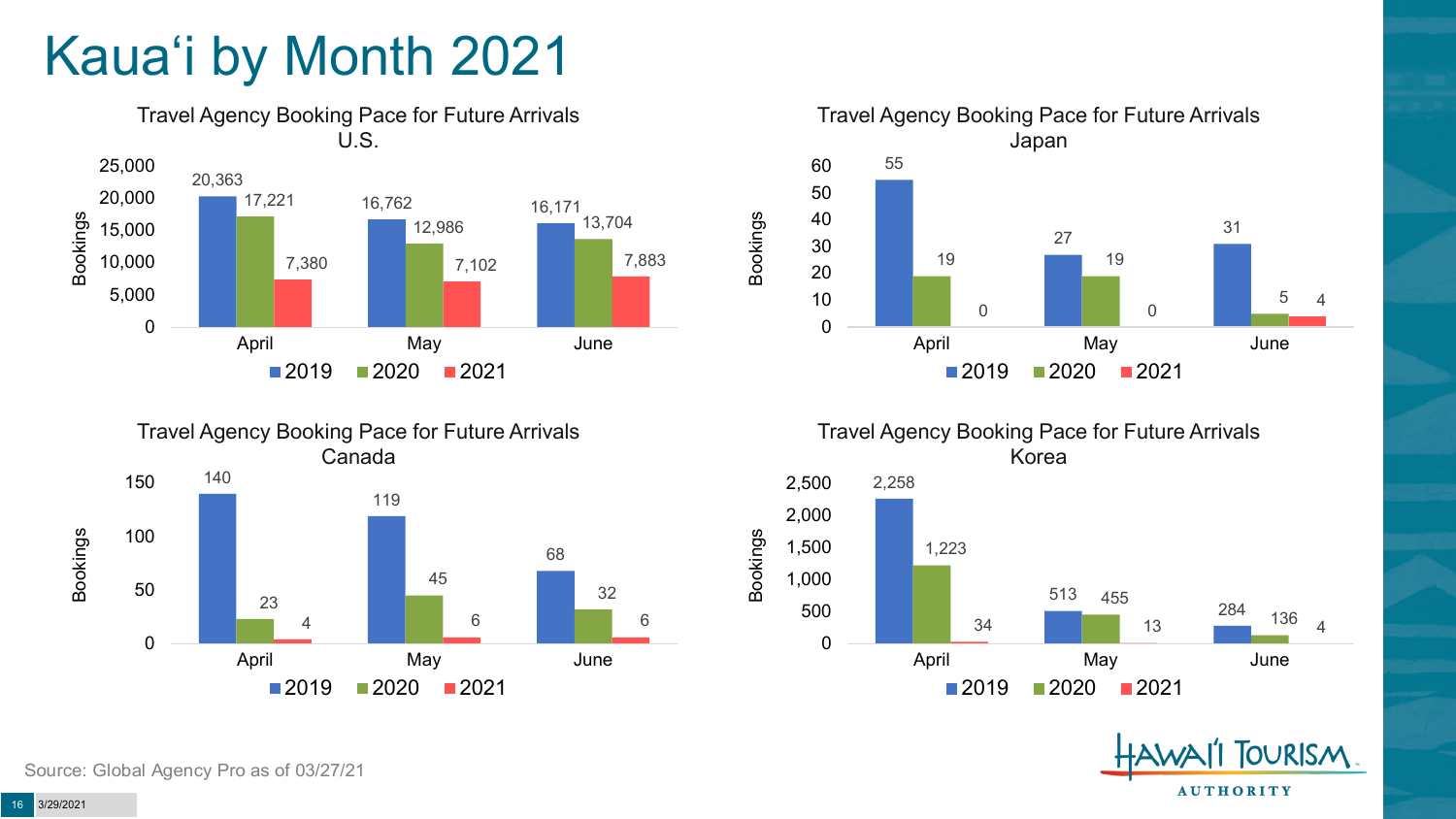# Kaua'i by Quarter 2021







Travel Agency Booking Pace for Future Arrivals Korea





Source: Global Agency Pro as of 03/27/21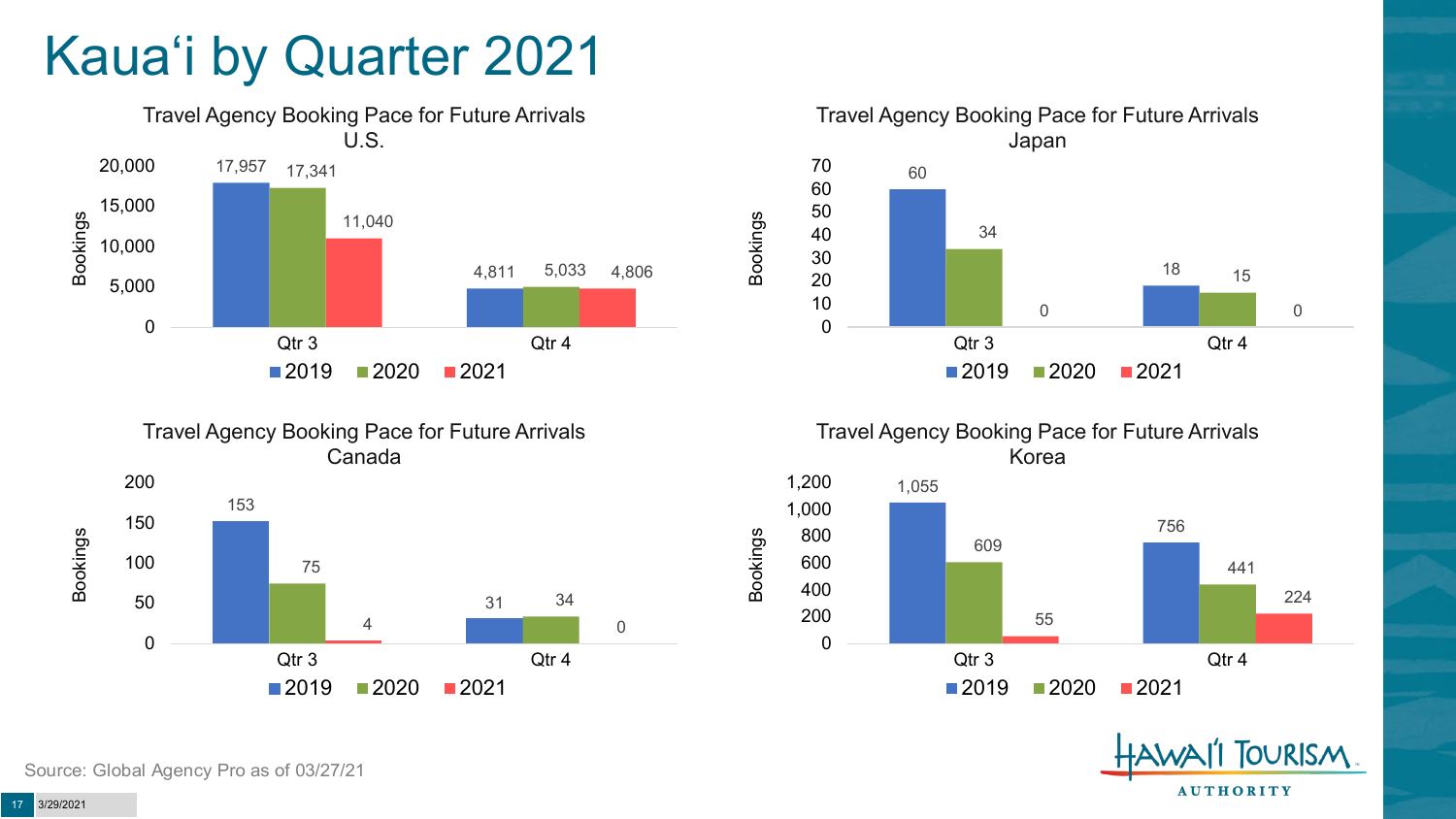# Hawai'i Island by Month 2021





Travel Agency Booking Pace for Future Arrivals Korea





Canada 3,583 702 <sup>1,003</sup> 784 <sup>919</sup> 606 28 12 12 26 0 1,000 2,000 3,000 4,000 April May June Bookings  $2019$  2020 2021

Travel Agency Booking Pace for Future Arrivals